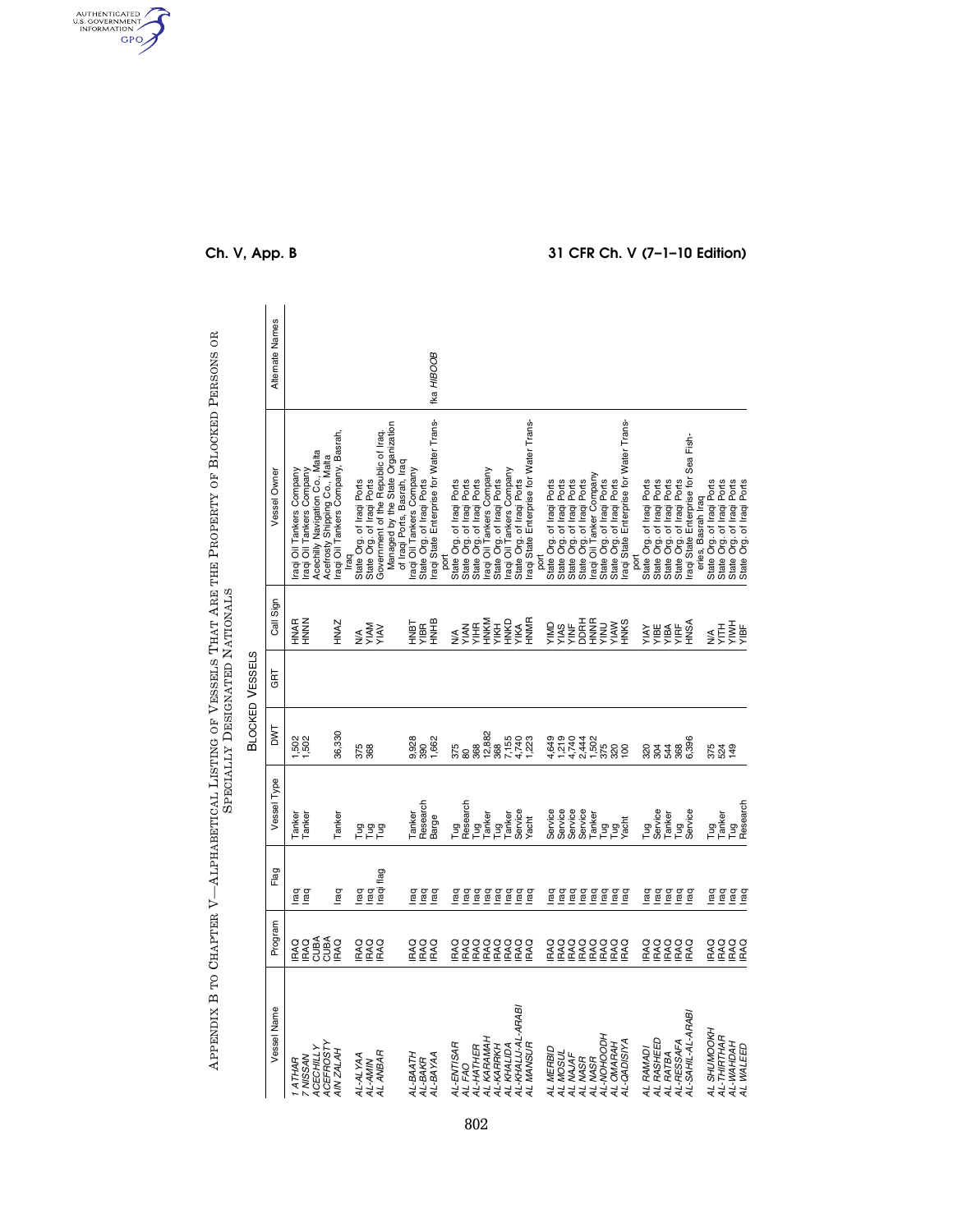| AL ZAB<br>AL-ZAHRAA                          | <b>IRAQ</b><br>EXQ | lea<br>Isa                          | Tug<br>RO/RO           | 3,985              |       | ZNNH<br>HBLX            | raqi State Enterprise for Water Trans-<br>State Org. of Iraqi Ports        |                         |
|----------------------------------------------|--------------------|-------------------------------------|------------------------|--------------------|-------|-------------------------|----------------------------------------------------------------------------|-------------------------|
| AL ZAWRAA                                    | <b>IRAQ</b>        | lraq                                | Cargo                  | 3,549              |       | HNZW                    | raqi State Enterprise for Water Trans-                                     |                         |
| <b>ALABID</b>                                | <b>IRAQ</b>        | lraq                                | Barge                  | 1,662              |       | HNDB                    | raqi State Enterprise for Water Trans-<br>port, Baghdad                    | fka SANABUL             |
| ALEDREES!<br>ALAMINOS                        | CUBA<br>IRAQ       | Cyprus<br>Iraq                      | General Cargo<br>Cargo | 15088<br>3,550     | 8909  | P32C3<br>HNID           | raqi State Enterprise for Water Trans-<br>Alaminos Shipping Co. Ltd.       | <b>Ika RUBY ISLANDS</b> |
| ALEGRIA DE PIO<br>ALFARABI                   | CUBA<br>IRAQ       | lraq                                | Cargo                  | 8,342              |       | HNFB                    | raqi State Enterprise for Water Trans-<br>Naviera Maritima de Arosa, Spain |                         |
| ALFARAHIDI<br><b>ALFIDAA</b>                 | IRAQ<br>IRAQ       | lead<br>Lead                        | Tanker<br>Barge        | 149,441<br>1,662   |       | <b>HNFD</b><br>HNFD     | raqi State Enterprise for Water Trans-<br>Iraqi Oil Tankers Company        | fka SILOWAT             |
| ALKHANSAA                                    | <b>IRAQ</b>        | <b>Iraq</b>                         | Cargo                  | 3,525              |       | <b>HNKN</b>             | Iraqi State Enterprise for Water Trans-                                    |                         |
| <b>ALKINDI</b>                               | <b>IRAQ</b>        | lraq                                | Cargo                  | 8,342              |       | HNKI                    | Iraqi State Enterprise for Water Trans-<br>port                            |                         |
| <b>ALMUSTANSIRIYAH</b><br><b>ALMUTANABBI</b> | IRAQ<br>KAQ        | Iraqi flag                          | Tanker<br>Tanker       | 155,210<br>130,241 |       | HNMS<br>HNMB            | raqi Oil Tankers Company<br>raqi Oil Tankers Company                       |                         |
| ALNAJAF                                      | IRAQ<br>IRAQ       | lraq<br>raq                         | Service                | 4,740              |       | YINF                    | State Org. of Iraqi Ports                                                  |                         |
| <b>ALQADISIYAH</b><br><b>ALSUMOOD</b>        | PAQ                | Iraq                                | Service<br>Tanker      | 155,210<br>6,977   |       | OSCH<br>AISD            | Iraqi Oil Tankers Company<br>State Org. of Iraqi Ports                     |                         |
| ALTAAWIN-ALARABI                             | RAQ                | raq<br>Iraq                         | Cargo                  | 13,634             |       | <b>NAI</b>              | raqi State Enterprise for Water Trans-                                     |                         |
| ALWAHDA                                      | RAQ                | <b>Iraq</b>                         | Barge                  | 1,662              |       | HNAD                    | Iraqi State Enterprise for Water Trans-<br>port                            |                         |
| ALWASITTI                                    | <b>IRAQ</b>        | Iraq                                | Cargo                  | 8,343              |       | HNWS                    | raqi State Enterprise for Water Trans-<br>port                             |                         |
| <b>ALYARMUK</b>                              | <b>RAQ</b>         | raq                                 | Tanker                 | 149,371            |       |                         | raqi Oil Tankers Company<br>port                                           |                         |
| <b>ALZUBAIR</b>                              | IRAQ<br>IRAQ       | raq                                 | Service                | 4,640              |       | <b>HNYK</b><br>YIZR     | State Org. of Iraqi Ports                                                  |                         |
| AMURIYAH<br>ANTARA                           | PAQ                | lraq                                | Service<br>Tanker      | 155,210<br>508     |       | HNAM                    | raqi Oil Tankers Company<br>State Org. of Iraqi Ports                      |                         |
| ARBEEL                                       | RAQ                | lrag<br>Iraq                        |                        | 320                |       | <b>BBIA</b>             | State Org. of Iraqi Ports                                                  |                         |
| <b>BABA GURGUR</b>                           | PAQ                | lrag<br>Irag                        | Tug<br>Tanker          | 36,397             |       | HNGR<br>HNBB            | raqi Oil Tankers Company                                                   |                         |
| <b>BABYLON</b>                               | <b>RAQ</b>         |                                     | Cargo                  | 13,656             |       |                         | Iraqi State Enterprise for Water Trans-<br>port                            |                         |
| BADR 7                                       | PAQ                | Saudi Arabia                        | Service                | 647                |       | $\frac{1}{2}$           | Ministry of Oil, State Company for<br>Government of the Republic of Iraq,  |                         |
|                                              |                    |                                     |                        |                    |       |                         | Oil Projects, Baghdad, Iraq                                                |                         |
| BAGHDAD                                      | PAQ                | Iraq                                | Service                | 2,900              |       | <b>CIAI</b>             | State Org. of Iraqi Ports                                                  |                         |
| BAGHDAD                                      | <b>RAQ</b>         | lraq                                | Cargo                  | 13,656             |       | HNBD                    | raqi State Enterprise for Water Trans-<br>port                             |                         |
| <b>BALQEES</b>                               | PAQ                |                                     | <b>RO/RO</b>           | 3,985              |       |                         | State Organization for Iraq Government                                     |                         |
| BASRAH<br><b>BASRA</b>                       | <b>IRAQ</b><br>PAQ | $rac{6}{2}$ $rac{6}{2}$ $rac{6}{2}$ | Service<br>Cargo       | 13,656<br>2,906    |       | S<br>BRIX<br>HAB<br>HAB | State Org. of Iraqi Ports<br>Iraqi State Enterprise for Water Trans-       |                         |
| <b>BROTHERS</b>                              | <b>CUBA</b>        | Cyprus                              | <b>Bulk Carrier</b>    | 25573              | 16605 | C4QK                    | Ciflare Shipping Co. Ltd.                                                  | tka TULIP ISLANDS       |

# Office of Foreign Assets Control, Treasury **Ch. V, App. B**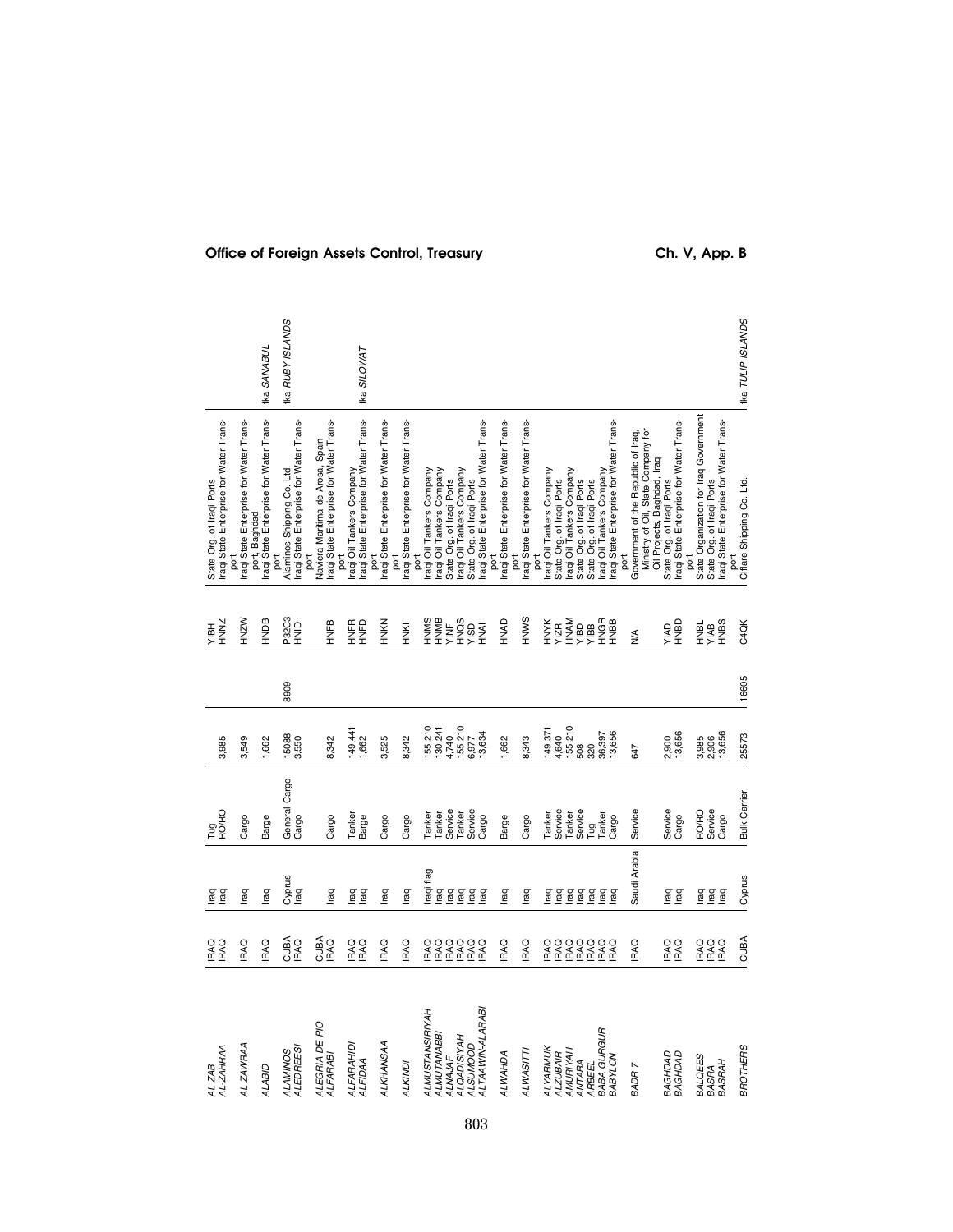|                                              |                                  |                   |                         | BLOCKED VESSELS-Continued |       |                          |                                                                                                                                                 |                           |
|----------------------------------------------|----------------------------------|-------------------|-------------------------|---------------------------|-------|--------------------------|-------------------------------------------------------------------------------------------------------------------------------------------------|---------------------------|
| Vessel Name                                  | Program                          | Flag              | Vessel Type             | <b>DWT</b>                | GRT   | Call Sign                | Vessel Owner                                                                                                                                    | Alternate Names           |
| CARIBBEAN PRINCESS<br><b>BUZURGAN</b>        | IRAQ<br>CUBA                     | Cyprus<br>lraq    | General Cargo<br>Tanker | 36,400<br>24155           | 16794 | HNBR<br>C <sub>4GL</sub> | CARIBBEAN PRINCESS SHIPPING<br>raqi Oil Tankers Company<br>(SDN)                                                                                |                           |
| CARIBBEAN QUEEN                              | <b>CUBA</b>                      | Cyprus            | General Cargo           | 24106                     | 16794 | C4JO                     | CARIBBEAN QUEEN SHIPPING<br>(SDN)                                                                                                               |                           |
| CARIBBEAN SALVOR<br>CASABLANCA               | CUBA<br>CUBA                     | Malta             | Tug                     | 669                       | 856   | 9H2275                   | Compania Navegacion Golfo S.A.                                                                                                                  |                           |
| CICLON<br><b>CELTIC</b><br>COTTY             | CUBA<br>CUBA<br>CUBA             | Cyprus            | <b>Bulk Carrier</b>     | 27652                     | 16582 | <b>C4WU</b>              | Senanque Shipping Co., Ltd., Cyprus<br>Heywood Navigation Corp., Panama<br>Epamac Shipping Co., Ltd., Malta<br>Atlantic Marie Shipping Co. Ltd. | <b>Ika VIOLET ISLANDS</b> |
| <b>CRIOLLO</b>                               | CUBA                             | Cuba              | Tug                     | $rac{4}{5}$               | 181   | CL2257                   | Samir de Navegacion S.A.                                                                                                                        |                           |
| DAMEN GORINCHEM 5716<br><b>DAMASCUS</b>      | RAQ<br>PAQ                       | raq<br>raq        | Service<br>Γug          |                           |       | <b>Saly</b>              | State Org. of Iraqi Ports<br>State Org. of Iraqi Ports                                                                                          |                           |
| DAMEN GORINCHEM 5718<br>DAMEN GORINCHEM 5717 | <b>RAQ</b><br>PAQ                | raq<br>lraq       | Service<br>Service      |                           |       | ≨≦<br>≩≨≨                | State Org. of Iraqi Ports<br>State Org. of Iraqi Ports                                                                                          |                           |
| DEYALA                                       | PAQ                              | raq               | gn                      |                           |       | УIBJ                     | State Org. of Iraqi Ports                                                                                                                       |                           |
| <b>DIJLAH</b>                                | PAQ                              | raq               | Tug<br>Service          | 356                       |       | <b>CONH</b>              | State Org. of Iraqi Ports                                                                                                                       |                           |
| DIVING LAUNCH                                | RAQ                              | raq               |                         |                           |       | $\frac{4}{2}$            | State Org. of Iraqi Ports                                                                                                                       |                           |
| <b>DIWANIYA</b><br><b>DOCKAN</b>             |                                  | raq               | Tug                     | 350<br>528                |       | NON<br>YIBK              | State Org. of Iraqi Ports                                                                                                                       |                           |
| DUMP BARGE                                   | <b>RACO</b><br>RACO              | Gibralter<br>l'aq | Tanker<br>Service       | 1,330                     |       | 18N                      | Whale Shipping Ltd., c/o State Org. of<br>State Org. of Iraqi Ports                                                                             |                           |
| DUMP BARGE II                                | <b>IRAQ</b>                      | Gibralter         | Service                 | 1,330                     |       | J8IZ                     | Iraqi Ports                                                                                                                                     |                           |
|                                              |                                  |                   |                         |                           |       |                          | Whale Shipping Ltd., c/o State Org. of<br>Iraqi Ports                                                                                           |                           |
| DUMP BARGE III                               | <b>IRAQ</b>                      | Gibralter         | Service                 | 1,330                     |       | <b>ALBL</b>              | Whale Shipping Ltd., c/o State Org. of                                                                                                          |                           |
| EAST ISLANDS                                 | CUBA                             | Cyprus            | General cargo           | 15120                     | 8996  | C4QB                     | EAST ISLAND SHIPPING CO. LTD.<br>Iragi Ports                                                                                                    |                           |
| EMERALD ISLANDS                              | CUBA                             | Malta             | General cargo           | 15088                     | 8909  | 9HRP2                    | BETTINA SHIPPING CO. LTD. (SDN)<br>(SDN)                                                                                                        |                           |
| FIRE BOAT No. 705<br>FIRE BOAT No. 706       |                                  | raq               | Service                 |                           |       | ≸≨                       | State Org. of Iraqi Ports                                                                                                                       |                           |
|                                              |                                  | raq               | Service                 |                           |       |                          | State Org. of Iraqi Ports                                                                                                                       |                           |
| FLYING DRAGON<br>FOREL                       | <b>ARSA</b><br><b>SAR</b><br>BEC | raqi flag         | Fishing                 | 1,163                     |       | HNFL                     | Rafidain Fisheries Co. Ltd., Basrah,<br>Flight Dragon Shipping Ltd., Malta                                                                      |                           |
| FRIGO HISPANIA                               | CUBA                             |                   |                         |                           |       |                          | Ace Indic Navigation Co., Malta                                                                                                                 |                           |
| <b>FURAT</b>                                 | IRAQ<br>IRAQ                     | raq               | Γug                     | 350                       |       | <b>TANH</b>              | State Org. of Iraqi Ports                                                                                                                       |                           |
| GAZA                                         |                                  | raq               | Service                 | 2,422<br>17820<br>387     |       | YIGZ                     | State Org. of Iraqi Ports                                                                                                                       |                           |
| GRETE STAR<br><b>HAMDAN</b>                  | CUBA                             | Panama            | Container ship          |                           | 11318 | <b>MHA</b><br>AHM        | Avisfaith Shipping                                                                                                                              | ka AVIS FAITH             |
| <b>HARNMAN H</b>                             | CUBA<br>RAQ                      | Cyprus<br>rag     | Bulk cargo<br>Γщ        | 26400                     | 15864 | 5BXH                     | State Org. of Iraqi Ports<br>PEONY SHIPPING CO. LTD. (SDN)                                                                                      | <b>Ika PEONY ISLANDS</b>  |
| <b>HEET</b>                                  | <b>IRAQ</b>                      | raq               | Γug                     | 89                        |       | $\frac{4}{2}$            | State Org. of Iraqi Ports                                                                                                                       |                           |
| HERMANN                                      | CUBA                             | Cuba              | General cargo           | 2597                      | 1098  | <b>CL2685</b><br>YIAR    | Compania Navegacion Golfo S.A.                                                                                                                  |                           |
| <b>HILLAH</b>                                | <b>IRAQ</b>                      | raq               | Service                 | 6,709<br>508              |       |                          | State Org. of Iraqi Ports                                                                                                                       |                           |
| HIMREEN<br><b>HITTIN</b>                     | <b>IRAQ</b><br>IRAQ              | raq<br>raq        | Service<br>Tanker       | 55,210                    |       | <b>HNHT</b><br>NHIA      | raqi Oil Tankers Company<br>State Org. of Iraqi Ports                                                                                           |                           |
| HUNTSLAND                                    | CUBA                             |                   |                         |                           |       |                          | Huntsland Navigation Co., Ltd., Malta                                                                                                           |                           |

# **Ch. V, App. B 31 CFR Ch. V (7–1–10 Edition)**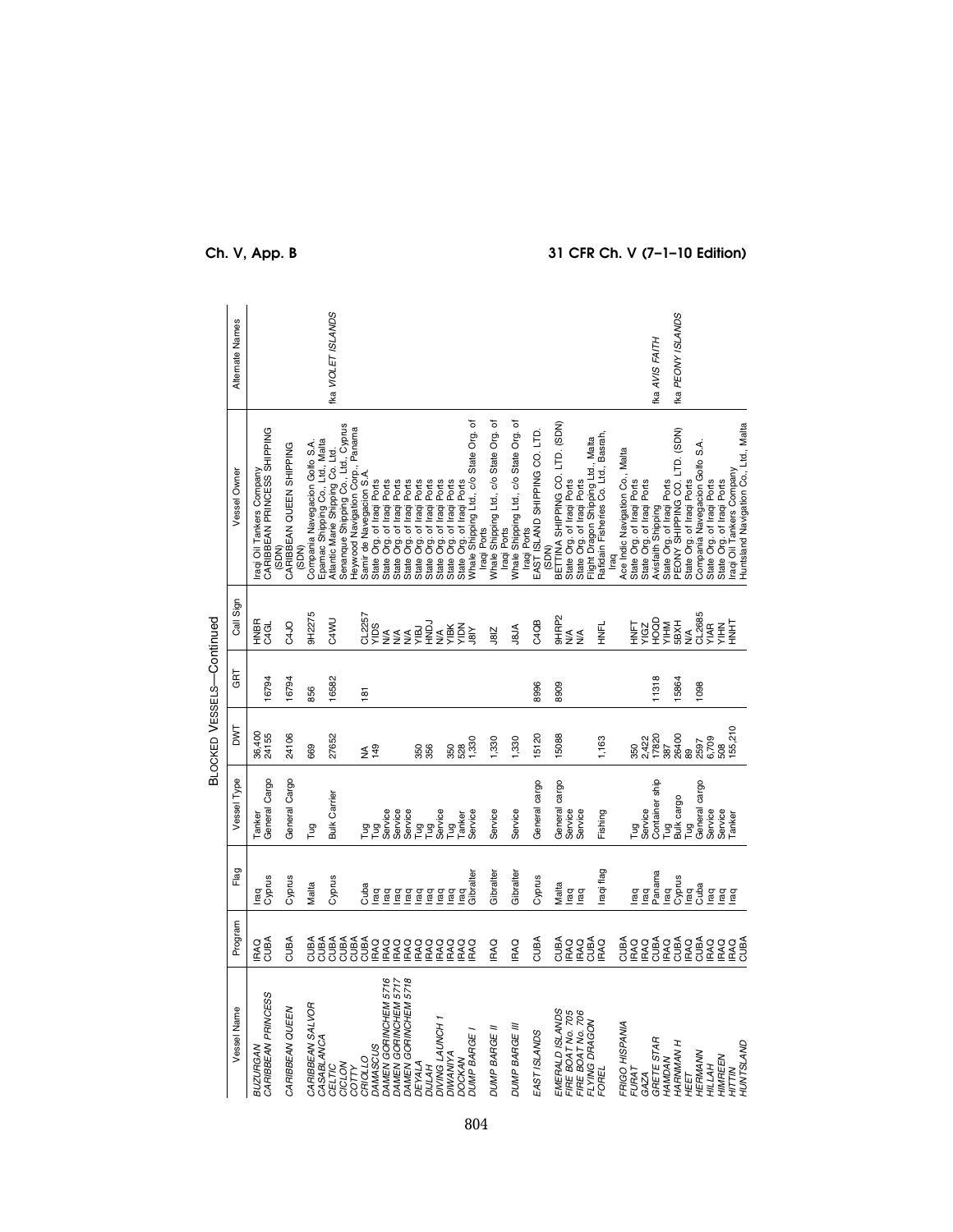| Service<br>Service<br>Tug<br>Fishing<br>Ta<br>Paker<br>Taiker<br>Saudi Arabia<br>raqi flag<br>raq<br>raq<br>raq<br>raq<br>raq<br>raq |
|--------------------------------------------------------------------------------------------------------------------------------------|
| Service<br>Service<br>OHO<br>Tanker                                                                                                  |
| Container ship<br>General cargo<br>Tanker                                                                                            |
| General cargo                                                                                                                        |
| Service<br>e a a<br>F                                                                                                                |
| Tug<br>Fishing                                                                                                                       |
| General cargo<br>Service<br>Service<br>Tug                                                                                           |
| General cargo<br>Service                                                                                                             |
| Service<br>Fishing                                                                                                                   |
| Service<br>Service                                                                                                                   |
| Service<br>Fug                                                                                                                       |
| Service                                                                                                                              |
| General cargo<br>Service<br>Service                                                                                                  |

# Office of Foreign Assets Control, Treasury **Ch. V, App. B**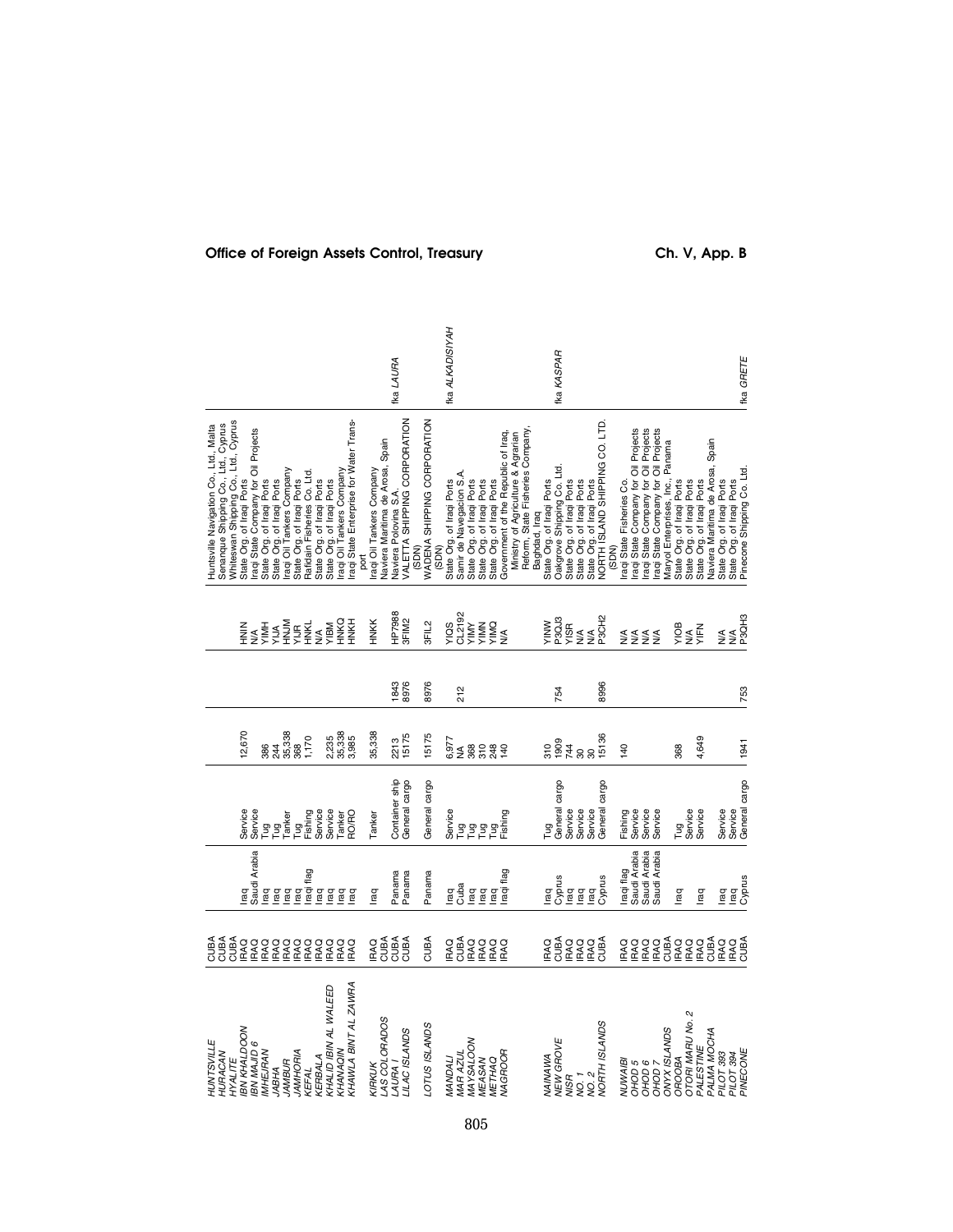| SHATT AL BASRAH<br>ROSE ISLANDS<br>SEBAA NISSAN<br><b>SEAMUSIC II</b><br>SAND SWAN<br>SBOOR<br>RADHWA 18<br>RADHWA 19<br>RADHWA 20<br>SENANQUE<br><b>REDESTOS</b><br>SAIF SAAD<br>SHU' ALAH<br>SHOROOK<br>SAMARRA<br><b>SHABOOT</b><br>POLICE 2<br>POLICE 3<br>RUMAILA<br>RAHIM 3<br>RAVENS | Program<br>CUBA<br>CUBA<br><b>RAQ</b><br>CUBA<br>CUBA<br>CUBA<br>CUBA<br>CUBA<br>IRAQ<br>IRAQ<br>RAQ<br>RAQ<br><b>RAQ</b><br><b>IRAQ</b><br><b>IRAQ</b><br><b>IRAQ</b><br>RAQ<br><b>IRAQ</b><br><b>IRAQ</b><br>IRAQ<br>KAQ<br><b>IRAQ</b><br>RAQ<br>RAQ | Saudi Arabia<br>Flag<br>Iraqi flag<br>raqi flag<br>raqi flag<br>Cyprus<br>Cyprus<br>Cyprus<br><b>Aalta</b><br>Malta<br>raq<br>lrag<br>raq<br>l'aq<br>Iraq<br>raq<br>raq<br>l'ag<br>lraq<br>raq<br>lraq<br>lraq | Vessel Type<br>General Cargo<br>General cargo<br>General cargo<br>General cargo<br>Service<br>Service<br>Fishing<br>Service<br>Fishing<br>Tanker<br>Fishing<br>Cargo<br>Ferry<br>Patrol<br>Patrol<br>Patrol<br>Fish<br>日に日<br>Tug | DWT<br>36,330<br>742<br>26,732<br>15180<br>2595<br>129<br>2468<br>1,163<br>404<br>403<br>5479<br>508<br>129<br>368 | GRT<br>1586<br>8953<br>1116<br>2974 | Call Sign<br>9H2485<br>P3QG3<br>HRN2<br>9HYH2<br>HNRM<br>HNA<br>HNA<br>HNA<br>HNA<br>H <sub>2</sub> SA<br><b>VISM</b><br>YIBC<br>5BJR<br><b>NSIA</b><br>$\frac{4}{2}$<br>$\frac{1}{2}$<br>22222 | Thenamaris Ships Management Inc.,<br>(a.k.a. ANTAMALLO SHIPPING CO.<br>raqi State Company for Oil Projects<br>raqi State Company for Oil Projects<br>raqi State Company for Oil Projects<br>Athens, Greece. Vessel seized by<br>State Org. of Iraqi Ports<br>SENANQUE SHIPPING CO. LTD.<br>Vaviera Maritima de Arosa, Spain<br>REDESTOS SHIPPING CO. LTD.<br>Sand & Swan Navigation Co. Ltd.<br>ATAMALLO SHIPPING CO. LTD.<br>Shipley Shipping Corp., Panama<br>Seamusic Shipping Co. Ltd., c/o<br>raqi State Fisheries Company<br>Iraqi State Fisheries Company<br>Iraqi State Fisheries Company<br>Pioneer Shipping Ltd., Malta<br>raqi Oil Tankers Company<br>Vessel Owner<br>Rafidain Fisheries Co. Ltd.<br>State Org. of Iraqi Ports<br>State Org. of Iraqi Ports<br>State Org. of Iraqi Ports<br>State Org. of Iraqi Ports<br>State Org. of Iraqi Ports<br>State Org. of Iraqi Ports<br>State Org. of Iraqi Ports<br>Government of Iraq<br>LTD.) (SDN)<br>(SDN)<br>(SDN) | Alternate Names<br>fka ANA I |
|---------------------------------------------------------------------------------------------------------------------------------------------------------------------------------------------------------------------------------------------------------------------------------------------|---------------------------------------------------------------------------------------------------------------------------------------------------------------------------------------------------------------------------------------------------------|----------------------------------------------------------------------------------------------------------------------------------------------------------------------------------------------------------------|-----------------------------------------------------------------------------------------------------------------------------------------------------------------------------------------------------------------------------------|--------------------------------------------------------------------------------------------------------------------|-------------------------------------|-------------------------------------------------------------------------------------------------------------------------------------------------------------------------------------------------|--------------------------------------------------------------------------------------------------------------------------------------------------------------------------------------------------------------------------------------------------------------------------------------------------------------------------------------------------------------------------------------------------------------------------------------------------------------------------------------------------------------------------------------------------------------------------------------------------------------------------------------------------------------------------------------------------------------------------------------------------------------------------------------------------------------------------------------------------------------------------------------------------------------------------------------------------------------------------------|------------------------------|
| SURVEY LAUNCH No. 1<br>SOUTH ISLANDS                                                                                                                                                                                                                                                        | CUBA<br>CUBA<br>CUBA<br><b>IRAQ</b><br><b>IRAQ</b><br><b>IRAQ</b><br>RAQ<br>RAQ<br>RAQ<br>RAQ<br>RAQ                                                                                                                                                    | Honduras<br>raqi flag<br>Cyprus<br>Cyprus<br>flag<br>lraq<br>lraq<br>lraq<br>l rag<br><b>Iraq</b>                                                                                                              | General cargo<br>Bulk carrier<br>Service<br>Research<br>aaiwa<br>Barie<br>Serie<br>Service<br>Fishing<br>Cargo                                                                                                                    | 15147<br>19095<br>1,286<br>8,334<br>387<br>404                                                                     | 12147<br>8996                       | <b>UOJE</b><br><b>HNRZ</b><br>C4AN<br>5BQH<br>YIAG<br>YIAY<br>$\frac{1}{2}$<br>$\frac{1}{2}$<br>$\frac{4}{2}$<br>$\frac{4}{2}$                                                                  | Pandora Shipping Co. S.A., Honduras.<br>SOUTH ISLAND SHIPPING CO. LTD.<br>STANDWEAR SHIPPING CO. LTD.<br>Managed by Petra Navigation &<br>International Trading Co. Ltd.<br>raqi State Fisheries Company<br>State Org. of Iraqi Ports<br>State Org. of Iraqi Ports<br>State Org. of Iraqi Ports<br>State Org. of Iraqi Ports<br>State Org. of Iraqi Ports<br>State Org. of Iraqi Ports<br>Canapel, S.A., Panama<br>Amman, Jordan.<br>(SDN)                                                                                                                                                                                                                                                                                                                                                                                                                                                                                                                                     | fka ALRAZI                   |

# **Ch. V, App. B 31 CFR Ch. V (7–1–10 Edition)**